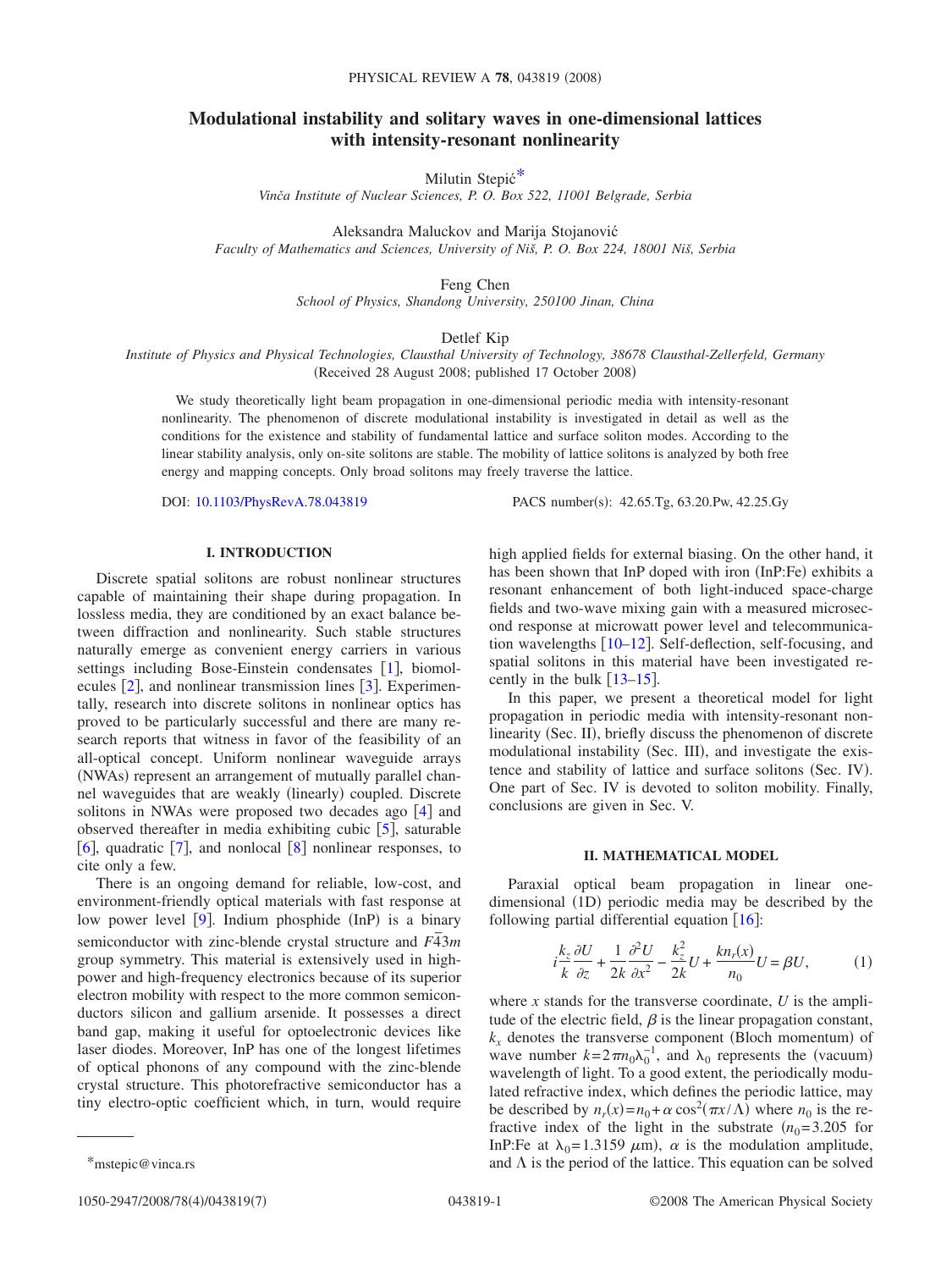<span id="page-1-0"></span>

FIG. 1. Linear band gap structure of a NWA with lattice period of 12.6  $\mu$ m.

analytically by the plane wave decomposition method  $[17]$  $[17]$  $[17]$ . As an example, in Fig. [1](#page-1-0) is given the linear band gap structure of a 1D periodic structure in InP:Fe with lattice period of 12.6  $\mu$ m. Here, only the first three bands together with the tiny second gap (dark gray), the first gap (gray), and the lowest part of the semi-infinite total internal reflection gap (light gray) are shown.

If light-induced refractive index changes are not negligible, a nonlinear contribution  $\Delta n$  should be included in the expression for  $n_r(x)$  in Eq. ([1](#page-0-1)). In photorefractives,  $\Delta n$  $=-0.5n_0^3rE_{sc}$  where *r* denotes the corresponding electro-optic coefficient and *E*sc stands for the space-charge field induced in the sample [[18](#page-6-2)]. For InP  $r \equiv r_{41} = -1.42 \times 10^{-12}$  $r \equiv r_{41} = -1.42 \times 10^{-12}$  $r \equiv r_{41} = -1.42 \times 10^{-12}$  pm/V [12] while, according to Ref.  $[13]$  $[13]$  $[13]$ ,

$$
E_{\rm sc} = E_0 \frac{I_{r0} - I_d}{I_{r0} - I},\tag{2}
$$

where the applied electrical field is denoted by  $E_0$  while  $I_d$ ,  $I_{r0}$ , and *I* are the dark irradiance, resonant intensity, and intensity, respectively.

As demonstrated in Ref. [[19](#page-6-3)], bright unstaggered lattice solitons can exist in regions where the effects of normal diffraction and self-focusing nonlinearity cancel each other. On the other hand, bright staggered localized modes may be found in gaps between allowed bands provided that a selfdefocusing nonlinearity balances anomalous diffraction. Localized modes, whose propagation constants are pushed by nonlinear effects into the gaps of the linear structure, are also known as gap or Bragg solitons  $\lceil 20 \rceil$  $\lceil 20 \rceil$  $\lceil 20 \rceil$ .

Nonlinear optical beam propagation within the first band of an arbitrary periodic structure may be fairly well described by a discrete model based on the coupled mode approach  $[4]$  $[4]$  $[4]$ . Thus, our intensity-resonant continuous model equations may be simplified by neglecting the dark irradiance and reduced  $\left[13,18,21\right]$  $\left[13,18,21\right]$  $\left[13,18,21\right]$  $\left[13,18,21\right]$  $\left[13,18,21\right]$  to the following set of nondimensional ordinary differential equations:

$$
i\frac{dU_n}{d\xi} + U_{n+1} + U_{n-1} - 2U_n + \gamma \frac{U_n}{1 - |U_n|^2} = 0, \qquad (3)
$$

<span id="page-1-1"></span>in which  $U_n$  is the normalized amplitude of the electrical field in the *n*th element of the lattice,  $\xi = z/kx_0^2$  represents the normalized propagation coordinate, and  $\gamma$  is a normalized nonlinear coefficient, which can be either positive (in self-

focusing media,  $E_0 > 0$ ) or negative (in self-defocusing media,  $E_0 < 0$ ). Resonance occurs for  $|U_n|^2 = 1$ . There are only two integrals of motion: the power  $P = \sum_{n=1}^{\infty} U_n^2$  and the Hamiltonian  $H = \sum [ |U_{n-1} - U_n|^2 + \gamma \ln(1 - |U_n|^2) ]$ ; thus the system is not integrable in the general case.

# **III. MODULATIONAL INSTABILITY**

The simplest solution of Eq. ([3](#page-1-1)) is a plane wave (uniform) solution of the form  $U_n = U_0 e^{(iKn - i\omega\xi)}$  with *K*=0 for the unstaggered case (adjacent elements are in phase) and  $K = \pi$  for the staggered case (adjacent elements are out of phase). In this work we focus on the self-focusing case, while the effect of a defocusing nonlinearity will be investigated in detail elsewhere. Our plane wave amplitude reads  $U_0 = \sqrt{(\omega + \gamma)/\omega}$ where  $\omega \notin (-\gamma, 0]$ . This solution becomes modulationally unstable, splitting eventually into a train of spatial solitons. The underlying effect of discrete modulational instability (MI) has been investigated in photonic lattices with both self-focusing  $[4,22]$  $[4,22]$  $[4,22]$  $[4,22]$  and self-defocusing nonlinearities  $[23, 24]$  $[23, 24]$  $[23, 24]$  $[23, 24]$  $[23, 24]$ .

By inserting a perturbed solution  $[U_0e^{iKn}]$  $+\delta U_n(\xi)e^{i\kappa n}$ ] $e^{-i\omega\xi}$  into Eq. ([3](#page-1-1)), where  $|\delta U_n| \le U_0$ , and  $\kappa = 0$ and  $\kappa = \pi$  denote unstaggered and staggered perturbation, respectively, one can show that the following differencedifferential equations for small perturbations are satisfied:

$$
i\frac{d\delta U_n}{d\xi} + \cos \kappa (\delta U_{n+1} + \delta U_{n-1}) - 2\delta U_n
$$

$$
+ \gamma \frac{U_0^2}{(1 - |U_0|^2)^2} (\delta U_n + \delta U_n^*) = 0.
$$
 (4)

By adopting the complex perturbation form from Ref.  $[4]$  $[4]$  $[4]$ ,  $\delta_n = \epsilon_1 \exp[i(Q\xi - n\Omega\Lambda)] + \epsilon_2 \exp[-i(Q\xi - n\Omega\Lambda)]$ , in which  $\epsilon_{1,2}$  are constants while Q and  $\Omega$  are parameters of a modulated wave, we obtain the following dispersion relation:

$$
Q^{2} = 8 \sin^{2} \left( \frac{\Omega \Lambda}{2} \right) \left[ 2 \sin^{2} \left( \frac{\Omega \Lambda}{2} \right) - \gamma \frac{U_{0}^{2}}{(1 - |U_{0}|^{2})^{2}} \right].
$$
 (5)

Instability shows up provided that  $Q^2$  < 0, which leads to the conclusion that the MI region is bounded from both below and above:

$$
1 + \frac{\gamma}{4 \sin^2(\Omega \Lambda/2)} \left( 1 - \sqrt{1 + \frac{4 \sin^2(\Omega \Lambda/2)}{\gamma}} \right)
$$
  
< 
$$
< U_0^2 < 1 + \frac{\gamma}{4 \sin^2(\Omega \Lambda/2)} \left( 1 + \sqrt{1 + \frac{4 \sin^2(\Omega \Lambda/2)}{\gamma}} \right).
$$
 (6)

In Fig. [2](#page-2-0) the dependence of the eigenvalues  $(EVs)$  on frequency  $\omega$  for  $\gamma=1$  is presented. Pure real EVs distributed all over the existence domain indicate the onset of an exponentially growing instability.

The growth rate of the instability is proportional to the absolute value of the corresponding pure real (or real part of the complex) EV. Weakly perturbed, low-amplitude plane waves (having large  $\omega$ ) become unstable during propagation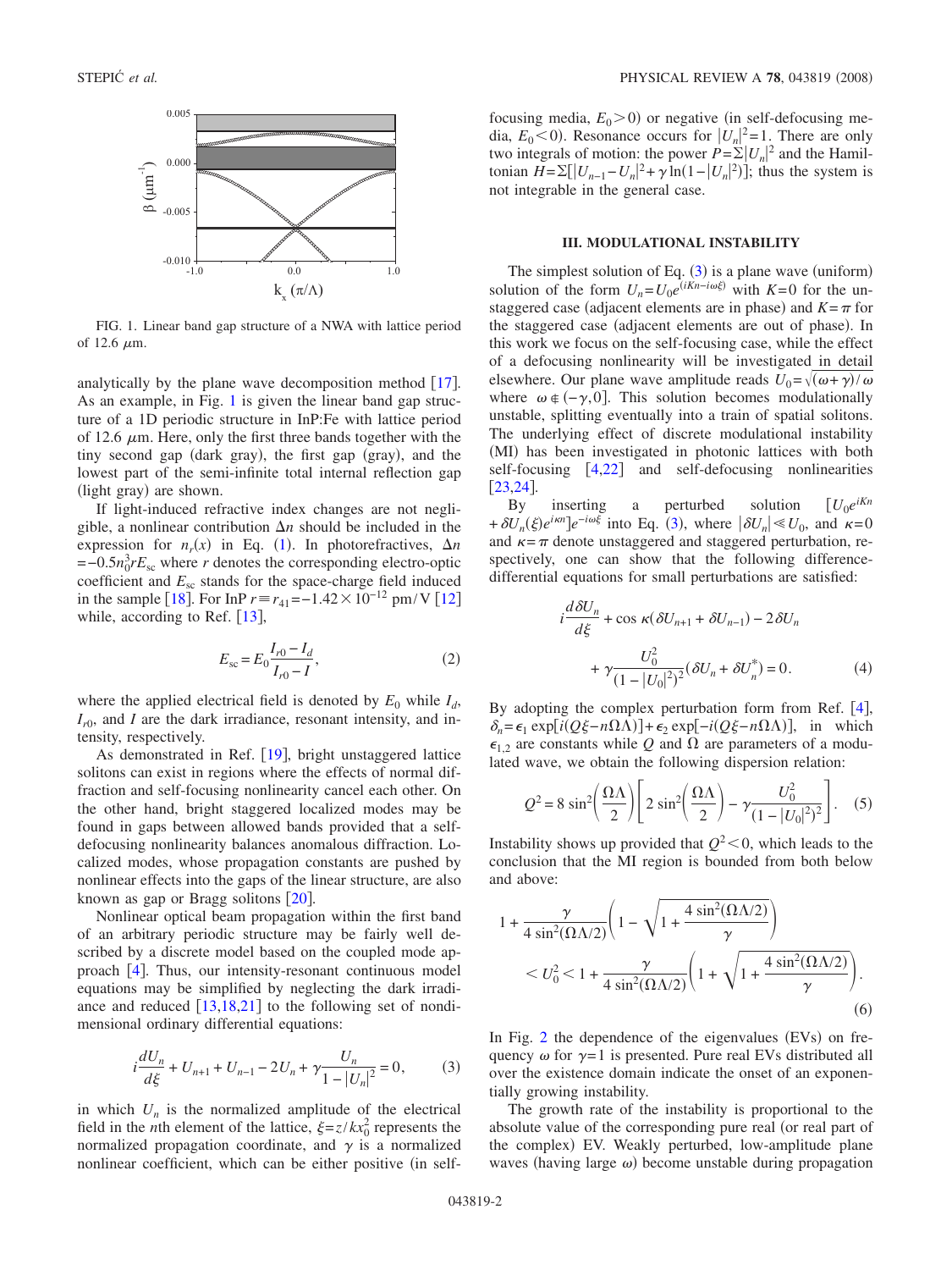<span id="page-2-0"></span>

FIG. 2. Eigenvalue spectra of uniform solution for  $\gamma=1$ . Only the extremal values of pure real eigenvalues are shown.

and eventually split into a train of highly localized modes (see Fig. [3](#page-2-1)). The distance at which this filamentation occurs rapidly shortens with increase of the plane wave amplitude.

### **IV. SOLITARY SOLUTIONS**

Although not integrable in the general case, our model equation possesses various steady-state solitary solutions, which are of fundamental interest for both energy transfer and light manipulation. From the realm of these solutions  $[25]$  $[25]$  $[25]$ , here we are going to study only the two most fundamental bright symmetric unstaggered modes: on-site modes (having their maxima in one channel) and intersite ones (with maxima between two adjacent channels). The first part of this section is dedicated to localized structures far away from the boundaries of the uniform 1D array, whereas in the second part solitary solutions, which reside in the vicinity of the lattice surfaces, are investigated.

# **A. Lattice solitons**

The discrete distribution of symmetric  $(U_n = F_n e^{-i\omega\xi}, F_n)$  $=F_{-n}, n \in [-N/2, N/2], |F_{n_c}| \ge |F_{n_c \pm 1}| \ge \cdots \ge |F_{n_c \pm N/2}|$  onsite (os) mode amplitudes can be obtained from Eq.  $(3)$  $(3)$  $(3)$  and reads

$$
F_{\text{os}} \equiv F(n_c = 0) = \sqrt{\frac{\omega + 2 - \gamma}{\omega + 2}}, \quad F_m = \eta^m F_{\text{os}}, \tag{7}
$$

where  $n_c$  denotes the central channel of the lattice,  $m$  $\in$  [1,*N*/2], and  $\eta = (\omega + 2 - \gamma)^{-1}$ . On the other hand, for the symmetric intersite (is) mode, one can get

<span id="page-2-1"></span>

FIG. 3. Plane wave filamentation (top view) in a NWA consisting of 101 channels for  $\omega = -1.06$ . Black color corresponds to the intensity maximum.



PHYSICAL REVIEW A 78, 043819 (2008)

 $\theta$ 

 $-10$   $-5$  0

FIG. 4. (a) Dependence of power on propagation parameter  $\omega$ for on-site unstaggered bright solitons (solid line) and intersite unstaggered bright solitons (dashed line). (b) Dependence of free energy  $G$  on propagation parameter  $\omega$  for on-site (solid line) and intersite solitons (dashed line). The value of the nonlinearity parameter is in both cases fixed at  $\gamma=1$ .

 $-10$   $-5$  0  $-10$   $-5$  0

 $\overline{-5}$   $\overline{0}$ 

 $0.5$ 

<span id="page-2-2"></span> $\Delta$ 

$$
F_{\text{is}} \equiv F(n_c = \pm 1) = \sqrt{\frac{\omega + 1 - \gamma}{\omega + 1}}, \quad F_{\pm m} = \eta^{m-1} F_{\text{is}}, \quad (8)
$$

where  $\eta$  is defined as before while  $m \in [1, N/2]$ . Hereafter we focus on the stability and mobility issues of intensityresonant lattice solitons while their interactions will be investigated elsewhere.

# *1. Stability consideration*

Different methods to investigate soliton stability are discussed in the literature. For example, one can apply the energy principle  $\lceil 26 \rceil$  $\lceil 26 \rceil$  $\lceil 26 \rceil$  or deduce stability properties from Hamiltonian versus energy diagrams  $[27]$  $[27]$  $[27]$ . Here we use the linear stability analysis  $[28]$  $[28]$  $[28]$ , in which fundamental soliton solutions are slightly perturbed  $U_n = (F_n + \delta U_n e^{i\kappa n})e^{-i\omega\xi}$ , where  $\delta U_n = a_n + ib_n$  is complex and  $a_n, b_n \propto e^{\lambda \xi}$ . The straightforward linearization procedure leads to the following eigenvalue problem:

$$
\lambda \binom{a_n}{b_n} = \begin{bmatrix} 0 & H^+ \\ -H^- & 0 \end{bmatrix} \binom{a_n}{b_n} = \mathbf{M} \binom{a_n}{b_n},\tag{9}
$$

where the matrix **M** (of size  $2N \times 2N$  for the lattice with N sites) is, generally, non-Hermitian. The elements of the submatrices  $H^{\pm}$  are

$$
H_{jk}^{+} = \left( -(\omega - 2) - \frac{\gamma}{1 - u_j^2} \right) \delta_{jk} - \cos \kappa (\delta_{j,k+1} + \delta_{j,k-1}),
$$

$$
H_{jk}^{-} = H_{jk}^{+} - \gamma \frac{u_j^2}{(1 - u_j^2)^2} \delta_{jk}.
$$
(10)

According to Ref.  $[29]$  $[29]$  $[29]$ , bright solitons are stable only if both the slope (i.e., Vakhitov-Kolokolov) and spectral criteria are satisfied. The slope criterion  $\left[30\right]$  $\left[30\right]$  $\left[30\right]$  gives only a sufficient condition for soliton stability. Briefly,  $dP/d\omega > 0$  and  $dP/d\omega < 0$  correspond to unstable and (possibly) stable fundamental solitons. Figure  $4(a)$  $4(a)$  shows the power *P* as a function of propagation parameter  $\omega$  and fixed  $\gamma=1$  for both unstaggered on-site and intersite solitons. The power of solitons of the latter type is always higher than the power of on-site solitons for the same propagation constant. From this figure we can deduce that, at  $\omega < -1.1$ , two different fundamental on-site solitons can be found for a given power value. Both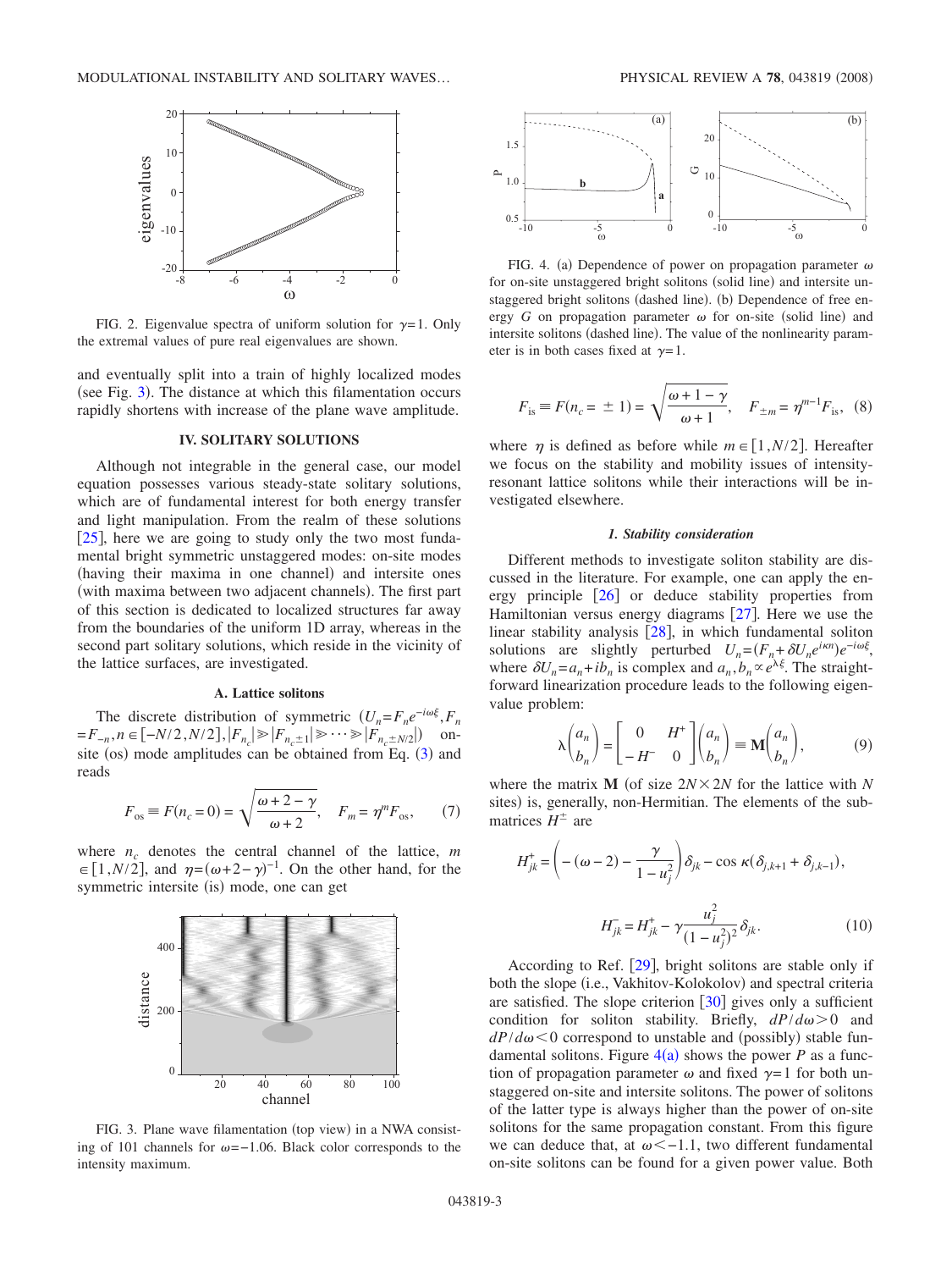<span id="page-3-0"></span>

FIG. 5. Stability diagram of on-site bright solitons vs parameters  $\gamma$  and  $\omega + \gamma$ . The black area separating two stability areas corresponds to exponentially unstable on-site configurations.

solutions may be stable in the areas of branch *a* for −1.2  $<\omega<-1.1$  and branch *b* for  $\omega<-4$ , respectively. While solitons in branch *b* are strongly localized modes featuring a nearly single-site shape, solitons found in branch *a* extend over many lattice sites. These two regions with negative slope are separated by a narrow area with high power in which the slope condition is violated  $\frac{dP}{d\omega} > 0$  for fixed  $\gamma$ ). For intersite solitons, the function  $P(\omega)$  is monotonically decreasing with increasing parameter  $\omega$  and fixed  $\gamma$ . However, being strictly adopted for fundamental one-site centered solitons, the application of the slope condition in the case of intersite structures is not appropriate.

Now we turn to the spectral condition. The corresponding stability results for on-site solitons are summarized in the diagram shown in Fig. [5.](#page-3-0) The unstable EVs for all on-site solitons located inside the black area in Fig. [5](#page-3-0) are purely real: one positive real EV for  $-2 < \omega < -1$  and two positive real EVs for  $-3.5 < \omega < -2$ . Therefore, the spectral condition for stability is violated. However, the spectral stability of the on-site solitons, declared by the purely imaginary EV spectrum, corresponds to the predictions of the slope criterion for both possibly stable on-site branches. In conclusion, it can be stated that on-site solitons for  $-3.5 < \omega < -1$  are unstable. On the other hand, intersite solitons are exponentially unstable for the whole observed parameter space: one positive purely real EV in the EV spectrum is observed for all values of the parameter  $\omega$ , thus violating the spectral condition for stability  $\lceil 29 \rceil$  $\lceil 29 \rceil$  $\lceil 29 \rceil$ .

Knowing that there are unstable regions in the parameter space, it is interesting to reveal in what way instabilities develop. The on-site solitons are unstable in a narrow region of parameter space violating both the slope and spectral conditions. Being highly localized and with high power, they stay permanently localized and develop instability by gradually increasing their amplitude in an oscillatory manner, followed by radiation. The final state is a highly localized breather structure whose average amplitude corresponds to the amplitude of the closest stable on-site configuration; see Fig.  $6(a)$  $6(a)$ . However, a slight transverse perturbation causes the unstable on-site solitons to diffract, as shown in Fig.  $6(b)$  $6(b)$ .

The instability region of the intersite solitons can be associated with a violation of the spectral condition. As a consequence, the so-called drift instability introduced in  $|29|$  $|29|$  $|29|$ seems to be the way the intersite solitons develop instability

<span id="page-3-1"></span>

FIG. 6. (a) Slightly perturbed on-site soliton, belonging to the instability area in Figs.  $4(a)$  $4(a)$  and [5,](#page-3-0) with  $\omega = -1.5$ ,  $P = 1.083$ , and  $\gamma$ = 1. The mode stays highly localized but changes its amplitude in an oscillatory manner—a breather is formed. (b) Diffraction of the on-site soliton in the presence of a small transverse perturbation.

in the range of small and moderate powers, i.e., in the range where the inter- and on-site solitons with the same power coexist, and in the range where inter- and on-site modes start to separate [Fig.  $4(a)$  $4(a)$ ], respectively. In other words, a small perturbation will change an unstable mode to a breather solution localized around the neighboring lattice site. This transition is followed by more or less effective radiation, which depends on the type of perturbation (symmetric or asymmetric, amplitude of perturbation) and on both the slope and width of the perturbed mode. On the other hand, in the region of high-power intersite modes,  $P \approx 2$ , where an on-site soliton with the same power does not exist, intersite solitons are highly unstable under a symmetric perturbation, thus preventing numerics to give some definite answer on the fate of the final localized mode.

Here it is interesting to compare our discrete intensityresonant model with the recently studied discrete nonpolynomial model  $\lceil 31 \rceil$  $\lceil 31 \rceil$  $\lceil 31 \rceil$ , both of which have a singularity in the nonlinear term. In spite of a similar  $P(\omega)$  dependence (Fig. [5](#page-3-0)(a),  $\omega = \mu$  in Ref. [[31](#page-6-15)]), in a lattice possessing a nonpolynomial nonlinearity the slope of the  $P(\omega)$  curve changes from positive to negative at a critical value of the propagation parameter for the on-site configuration. Therefore, in this model a narrow on-site soliton (branch  $b$  in Fig. 5(a), Ref.  $[31]$  $[31]$  $[31]$ ) is unstable while its wider companion with the same power (branch  $a$  in Fig. 5(a), Ref.  $[31]$  $[31]$  $[31]$ ) is stable, which is confirmed by the EV spectrum analysis. Finally, the intersite solitons, which are unstable in both cases in the whole parameter space, undergo amplitude and drift instability in the nonpolynomial and intensity-resonant cases, respectively.

### *2. Mobility consideration*

In addition to being the simplest stationary solutions, these fundamental modes have a very important role in the concept of the Peierls-Nabarro (PN) barrier [[25,](#page-6-9)32-[34](#page-6-17)]. That is, discrete soliton motion across the lattice may be viewed as successive transformations from on-site to intersite modes with either Hamiltonian or free energy differences between modes, i.e., a discreteness-induced barrier that has to be overcome in order to move solitons sideways. Mobile solitons are found only in those regions in which the PN barrier vanishes (or is rather small). Although the PN concept is intuitively clear, its definition is not unique  $\left[32,35\right]$  $\left[32,35\right]$  $\left[32,35\right]$  $\left[32,35\right]$ . Here the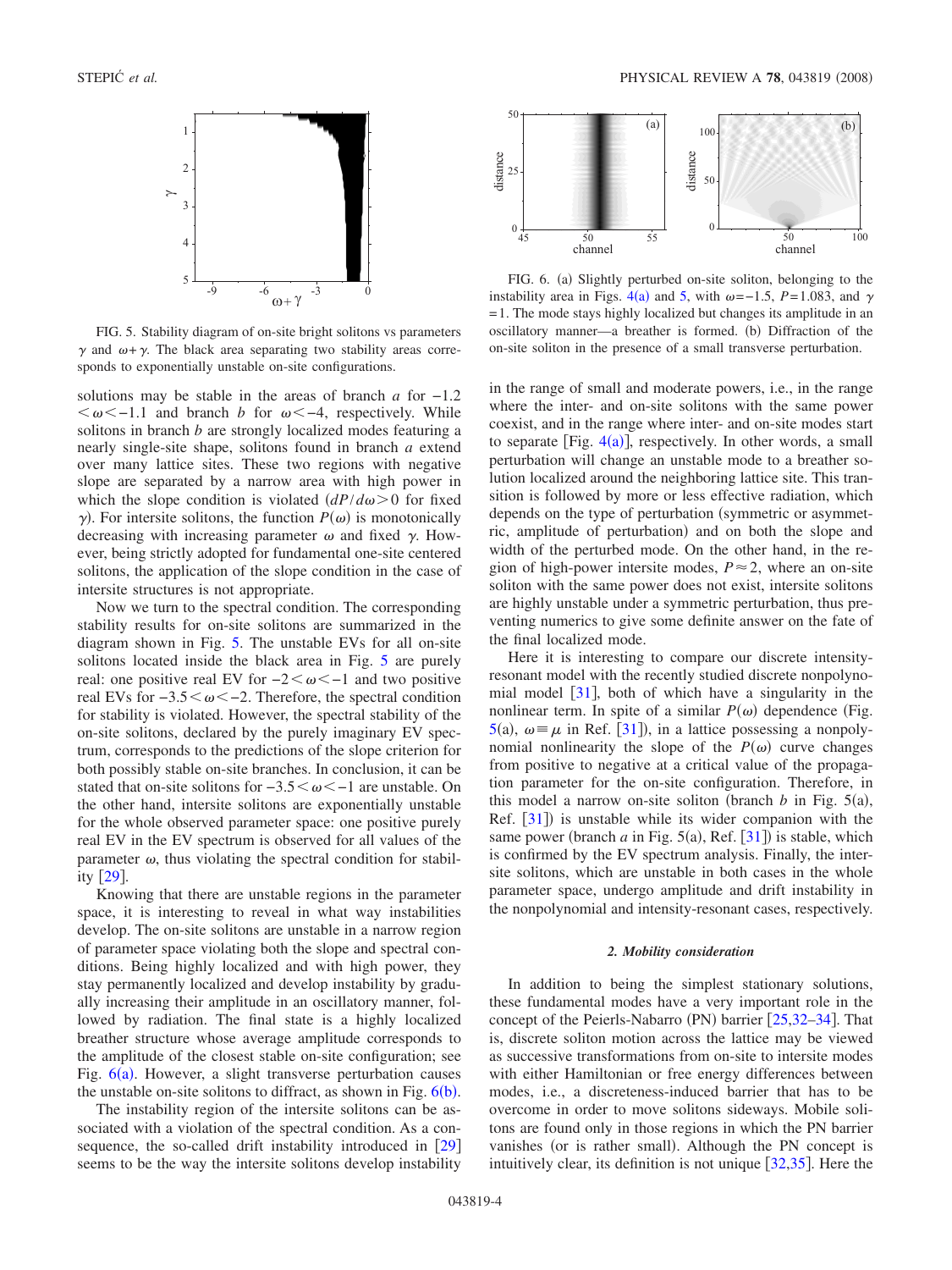<span id="page-4-0"></span>

FIG. 7. Mappings (a) and (d) and corresponding Lyapunov exponents (b) and (e) for stable on-site solitons belonging to branch *a* (P  $= 1.054$ ,  $\omega = -1.1$ ) and to branch *b*  $(P=0.9017, \omega = -5)$ , respectively. Only in the first case can persistently moving localized structures be found. (c) Persistent motion of localized modes initiated by kicking the on-site soliton with  $P=1.054$ ,  $\omega=-1.1$  which belongs to branch *a*, and (f) trapping of the soliton from branch *b* with  $P=0.902$ ,  $\omega=-5$ .

PN barrier for unstaggered solitons is discussed in the framework of free energy  $[36]$  $[36]$  $[36]$  and mapping analysis  $[35,37]$  $[35,37]$  $[35,37]$  $[35,37]$ .

The PN barrier can be interpreted as the difference between the values of the free energy *G* for on-site and intersite stationary localized modes with equal values of the norm *P*, or equal values of  $\omega$  [[28](#page-6-12)[,36](#page-6-19)],

$$
(\Delta G_{\rm PN})_P = (G_{\rm os} - G_{\rm is})_P = (\Delta H - P\Delta \mu)_P \tag{11}
$$

or

$$
(\Delta G_{\rm PN})_{\omega} = (G_{\rm os} - G_{\rm is})_{\omega} = (\Delta H - \omega \Delta P)_{\omega},\tag{12}
$$

where  $\Delta H = H_{\text{os}} - H_{\text{is}}$ ,  $\Delta \omega = \omega_{\text{os}} - \omega_{\text{is}}$ , and  $\Delta P = P_{\text{os}} - P_{\text{is}}$ . Here the second interpretation is taken into consideration because of the large separation of powers for on-site and intersite unstaggered configurations [see Fig.  $5(b)$  $5(b)$ ].

In the present model, as in the situation in media with cubic nonlinearity  $[25,32]$  $[25,32]$  $[25,32]$  $[25,32]$ , a vanishing PN barrier is observed only in a limited region of parameter space  $(\omega, \gamma)$ where on-site  $(a \text{ branch})$  and intersite solitons with equal propagation constants and power have similar free energies, as can be seen in Fig.  $4(b)$  $4(b)$ . Accordingly, mobile discrete solitons may originate only from the on-site branch *a*, and the corresponding intersite modes from this area. This is confirmed numerically by applying a transverse "kick" of size  $\phi = \pi/18$ ; see Fig. [7](#page-4-0)(c).

The mapping analysis is based on the relation between the map that corresponds to the observed intensity-resonant model and a total integrable map corresponding to the dis-crete Ablowitz-Ladik (AL) equation [[38](#page-6-21)]. In this approach, the intensity-resonant map, which is nonintegrable, is consid-ered as a slight perturbation of the AL map. In Refs. [[35,](#page-6-18)[37](#page-6-20)] it was shown that dynamically *stable* localized structures correlate with the emergence of chaotic areas in the corresponding map. Strictly, the first appearance of a localized structure is related to the existence of more or less perfect separatrices with merging stable and unstable manifolds of the saddle fixed point at the corresponding map origin [[35,](#page-6-18)[37](#page-6-20)]. While in the integrable and nearly integrable cases the separatrices are almost perfect, in nonintegrable systems the separatrix is not perfect, in the sense that stable and unstable manifolds intersect transversely at homoclinic points, giving rise to chaotic dynamics.

Following the developed procedure, the map corresponding to the stationary equation can be written as

$$
u_{n+1} = (2 - \omega)u_n - \gamma \frac{u_n}{1 - u_n^2} - v_n, \quad v_{n+1} = u_n.
$$
 (13)

It can be found that this map possesses five fixed points, one of which is located at the origin,  $u_n = v_n = 0$ . The presence of a homoclinic orbit originating from the origin implies the existence of a bright fundamental soliton. Two examples are plotted in Figs.  $7(a)$  $7(a)$  and  $7(d)$ . The corresponding positive 1D Lyapunov exponents  $[37]$  $[37]$  $[37]$  [see Figs. [7](#page-4-0)(b) and 7(e)] are taken as a measure of the developed chaos, which is closely related to the existence of moving localized modes. From the viewpoint of the moving localized modes, the existence of a perfect, or nearly perfect, map separatrix indicates the vanishing of the PN barrier  $[35,37]$  $[35,37]$  $[35,37]$  $[35,37]$ . A change from the perfect map separatrix to an imperfect one with variation of a parameter is then interpreted as the emergence of the PN barrier. A perfect (or nearly perfect) map separatrix is a characteristic of the parameter space area where the on-site and intersite localized configurations with similar power coexist. Only in such cases can stable freely moving localized states be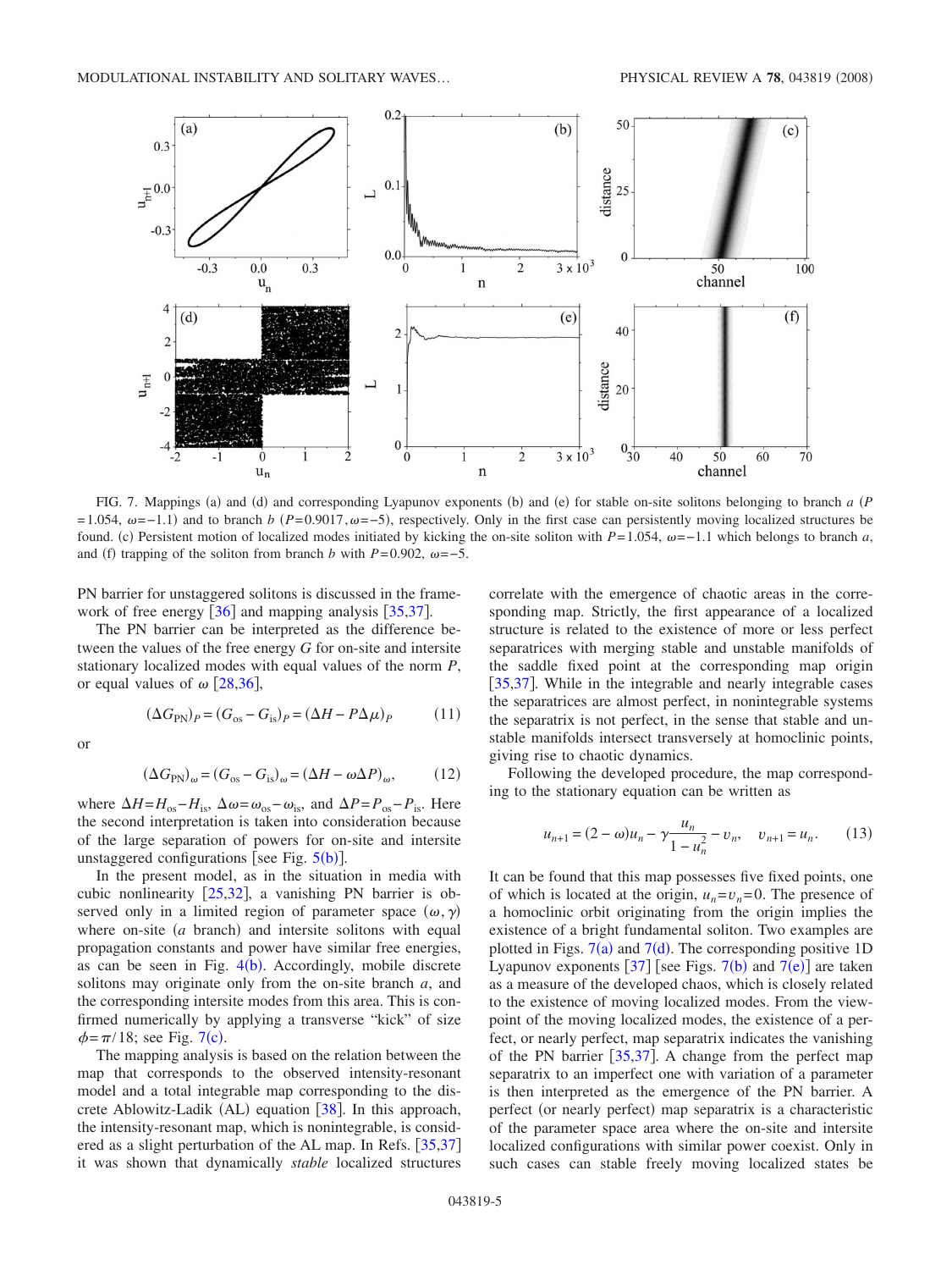generated by the application of a transverse kick to any of the mentioned localized configurations [see Figs.  $7(c)$  $7(c)$  and  $7(f)$  $7(f)$ .

### **B. Surface solitons**

Surface solitons are strongly localized structures which may exist at the interface between two different media. Tamm incorporated previously neglected edge effects in a semi-infinite Kronig-Penney model and discovered that such strongly localized surface states can appear, provided that the surface potential perturbation is strong enough  $\lceil 39 \rceil$  $\lceil 39 \rceil$  $\lceil 39 \rceil$ .

Recently it has been suggested that surface solitons may exist at the interface between a homogenous medium (substrate) and a NWA  $[40]$  $[40]$  $[40]$ , followed soon afterward by the first experimental observation of discrete surface solitons in an AlGaAs NWA exhibiting a cubic self-focusing nonlinearity [[41](#page-6-24)]. These first results triggered intensive investigations of nonlinear waves at surfaces and boundaries of NWAs. The existence of surface gap solitons in a lattice with cubic selfdefocusing nonlinearity has been reported in Ref.  $[42]$  $[42]$  $[42]$ . Very recently, strongly localized surface waves were independently observed in NWAs exhibiting saturable  $\lceil 43,44 \rceil$  $\lceil 43,44 \rceil$  $\lceil 43,44 \rceil$  $\lceil 43,44 \rceil$  and quadratic nonlinearities  $[45]$  $[45]$  $[45]$ , respectively.

As in uniform 1D lattices with cubic and saturable nonlinearities, we find a power threshold for formation of stable surface solitons  $[40, 43]$  $[40, 43]$  $[40, 43]$ ; see Fig. [8](#page-5-13)(a). Below the threshold  $P \approx 0.56$  it is possible to observe a deflection of the launched beam from the interface. Some of the deflected beams can be trapped in channels close to the interface, while others may exhibit surface oscillations  $[46,47]$  $[46,47]$  $[46,47]$  $[46,47]$ . Linear stability analysis also indicates the existence of a marginally stable domain: the eigenvalues as a function of soliton frequency  $\omega$  are given for  $\gamma = 3$  in Fig. [8](#page-5-13)(b). An example of an on-site surface soliton with  $\omega = -4.84$  and its stable propagation along the array are shown in Figs.  $8(c)$  $8(c)$  and  $8(d)$ , respectively. On the other hand, intensity-resonant intersite surface solitons formed above the threshold are shown to be always unstable and they usually quickly transform into the more stable onsite configurations.

<span id="page-5-13"></span>

FIG. 8. (a) Soliton power versus soliton frequency for  $\gamma=3$ . (b) The eigenvalue spectrum for on-site solitons (pure real eigenvalues, circles; extremal pure imaginary eigenvalues, solid lines). (c) Form of symmetric on-site surface soliton for  $\omega = -4.84$  and (d) stable propagation of this soliton.

### **V. CONCLUSIONS**

In conclusion, we propose a theoretical model to describe beam propagation in periodic, one-dimensional media with intensity-resonant nonlinearity. We find the corresponding band structure and integral of motions and recognize the regions in the parameter space in which modulational instability may occur. Approximate expressions for the two most fundamental types of bright lattice solitons are given. Both stability and mobility issues of these strongly localized structures have been investigated. The dynamical behavior of modes localized at the lattice-substrate interface has been studied, too. All results are supported numerically.

### **ACKNOWLEDGMENT**

This work has been supported by the Ministry of Science of Republic Serbia (Project No. 141034).

- 1 A. Trombettoni and A. Smerzi, Phys. Rev. Lett. **86**, 2353  $(2001).$
- <span id="page-5-0"></span>[2] S. F. Mingaleev, P. L. Christiansen, Y. B. Gaididei, M. Johansson, and K. Ø. Rasmussen, J. Biol. Phys. **25**, 41 (1999).
- <span id="page-5-1"></span>[3] M. Sato, S. Yasui, M. Kimura, T. Hikihara, and A. J. Sievers, Europhys. Lett. **80**, 30002 (2007).
- <span id="page-5-2"></span>4 D. N. Christodoulides and R. I. Joseph, Opt. Lett. **13**, 794  $(1988).$
- <span id="page-5-3"></span>5 H. S. Eisenberg, Y. Silberberg, R. Morandotti, A. R. Boyd, and J. S. Aitchison, Phys. Rev. Lett. **81**, 3383 (1998).
- <span id="page-5-4"></span>[6] R. Iwanow, R. Schiek, G. I. Stegeman, T. Pertsch, F. Lederer, Y. Min, and W. Sohler, Phys. Rev. Lett. 93, 113902 (2004).
- <span id="page-5-5"></span>[7] J. W. Fleischer, T. Carmon, M. Segev, N. K. Efremidis, and D. N. Christodoulides, Phys. Rev. Lett. 90, 023902 (2003).
- <span id="page-5-7"></span><span id="page-5-6"></span>[8] A. Fratalocchi, G. Assanto, K. A. Brzdakiewicz, and M. A.

Karpierz, Opt. Lett. 29, 1530 (2004).

- [9] G. I. Stegeman and T. E. Torruellas, Philos. Trans. R. Soc. London, Ser. A 354, 745 (1996).
- <span id="page-5-8"></span>[10] B. Mainguet, Opt. Lett. 13, 657 (1988).
- <span id="page-5-9"></span>[11] G. Picoli, P. Gravey, C. Ozkul, and V. Vieux, J. Appl. Phys. 66, 3798 (1989).
- [12] M. Chauvet, S. A. Hawkins, G. J. Salamo, M. Segev, D. F. Bliss, and G. Bryant, Opt. Lett. 21, 1333 (1996).
- <span id="page-5-10"></span>13 R. Uzdin, M. Segev, and G. J. Salamo, Opt. Lett. **26**, 1547  $(2001).$
- <span id="page-5-11"></span>[14] N. Fressengeas, N. Khelfaoui, C. Dan, D. Wolfersberger, G. Montemezzani, H. Leblond, and M. Chauvet, Phys. Rev. A **75**, 063834 (2007).
- <span id="page-5-12"></span>[15] D. Wolfersberger, N. Khelfaoui, C. Dan, N. Fressengeas, and H. Leblond, Appl. Phys. Lett. 92, 021106 (2008).